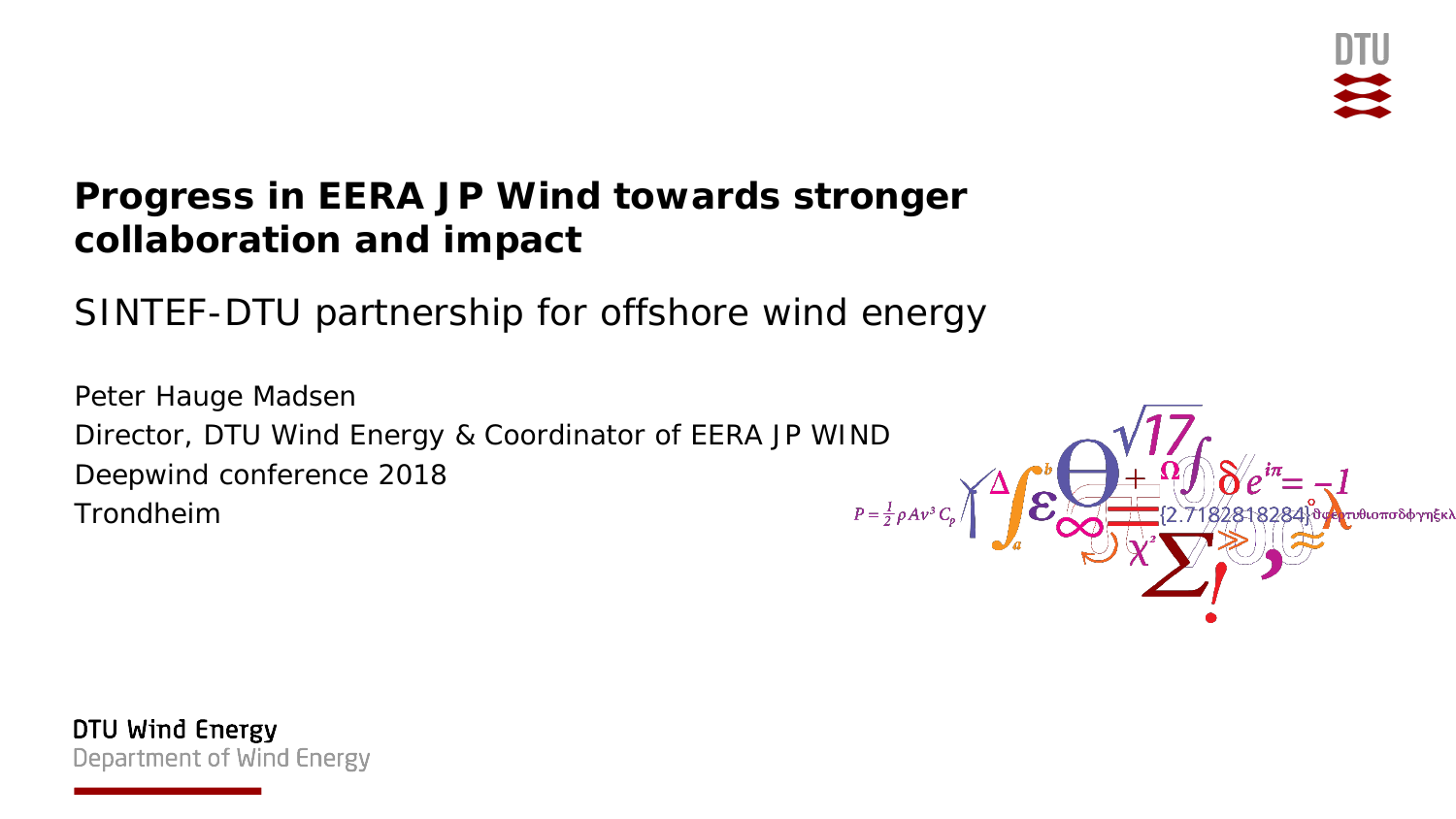

# **Why collaborate (more)?**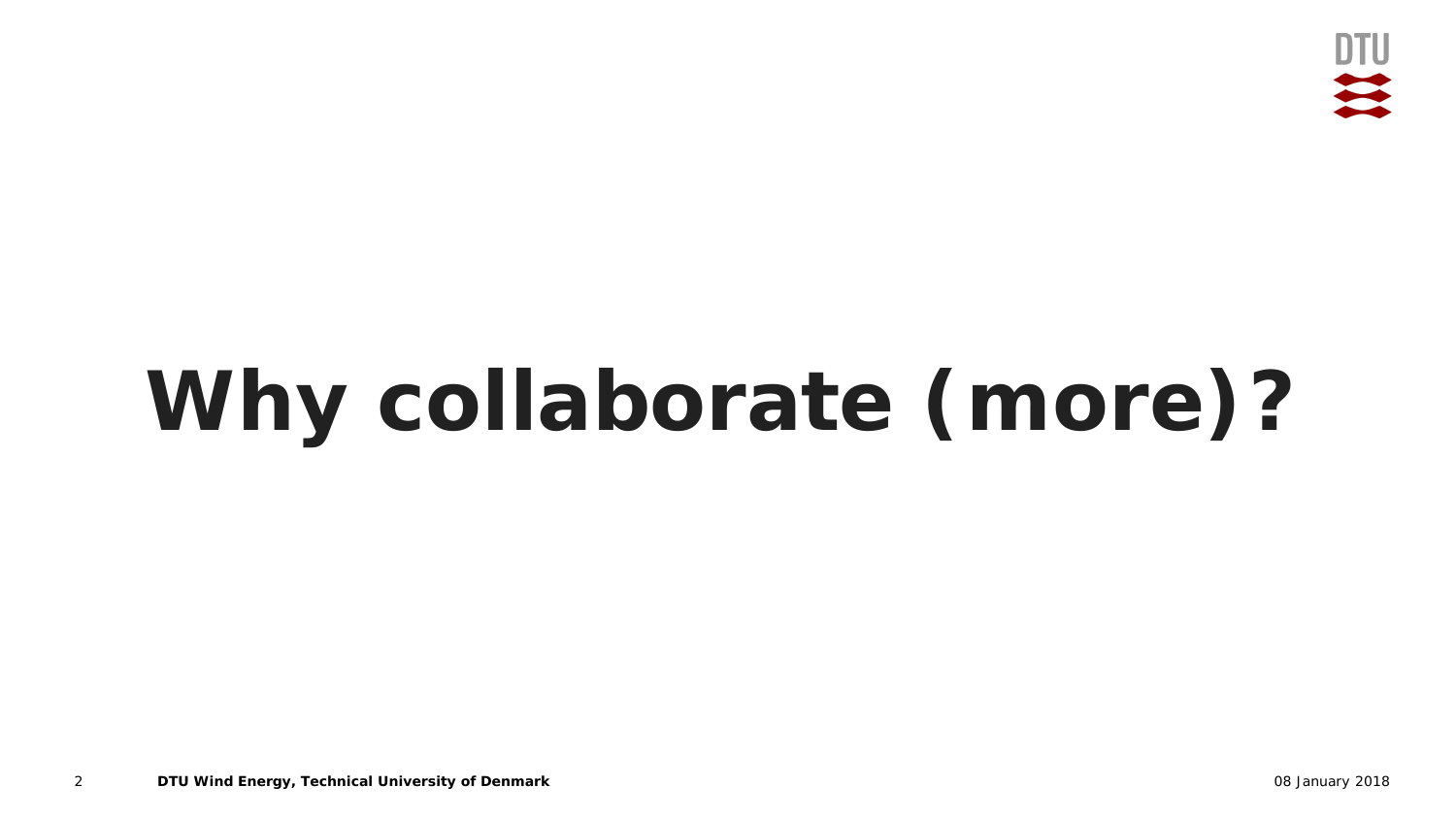**WIND POWER** ANNUAL RESEARCH **AND INNOVATION AGENDA** 2017

MEGAVIND

# MEGATRENDS

 $\rightarrow$ 

⊣

SUBSIDY-FREE WIND POWER AND TECHNOLOGY NEUTRAL TENDERS

MATURATION, INDUSTRIALISATION AND GLOBALISATION

DIGITALISATION

ENERGY SYSTEMS INTEGRATION

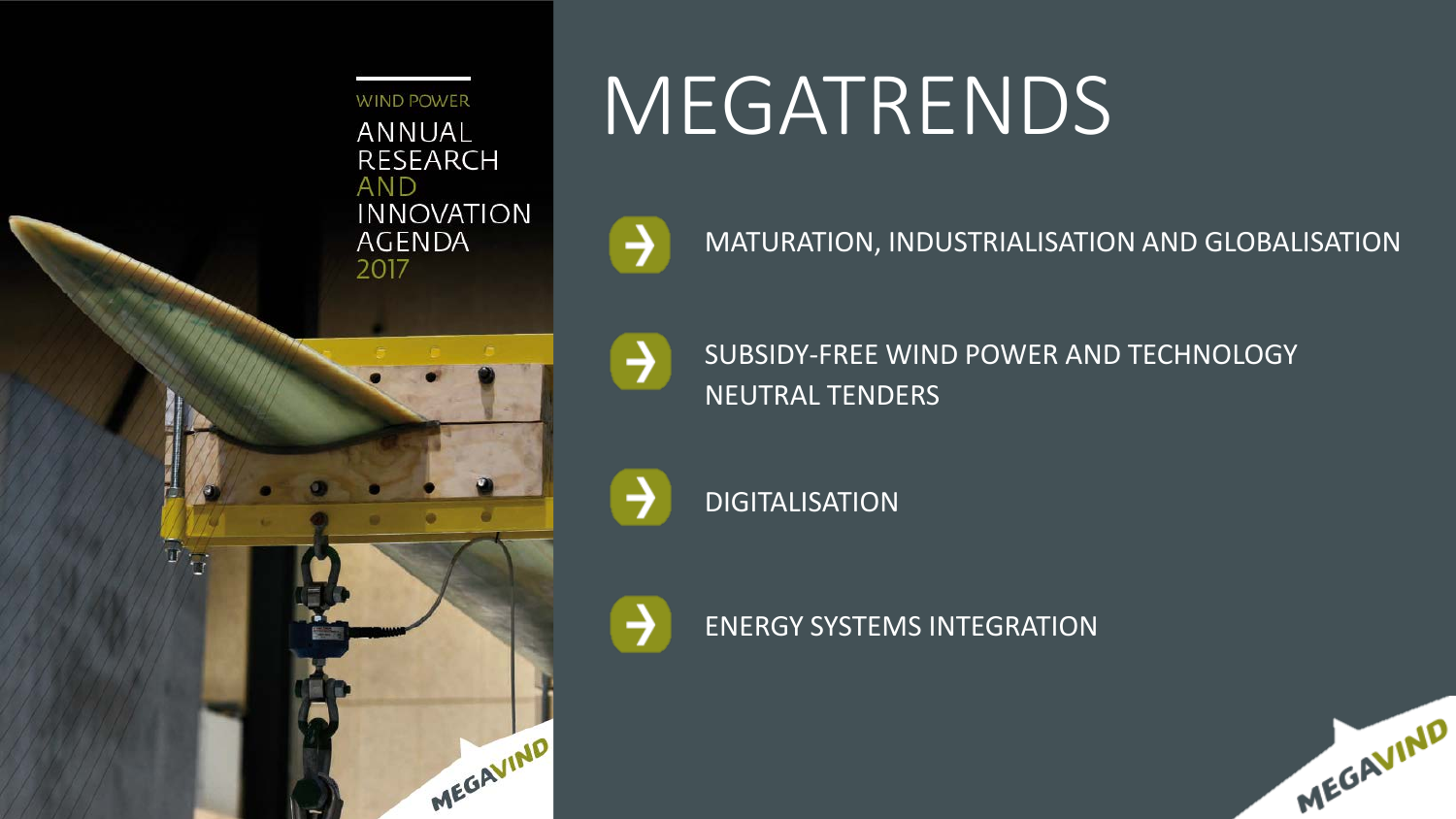

m m

#### **Different modes of scale & consolidation**

#### Companies merge

| <b>FRANCE</b>                       |  |
|-------------------------------------|--|
| <b>GE concludes Alstom purchase</b> |  |

2 November 2015 by staff, Be the first to comment

FRANCE: GE has completed its acquisition of Alstom's power and grid business, following the €12.35 billion agreement announced in 2014.

#### Siemens-Gamesa merger takes effect

3 April 2017 by Staff, 1 comment

SPAIN: The merger between Siemens Wind Power and Gamesa became effective on 3 April with the registration of the joint venture in the Mercantile Registry of **Biscay in Spain.** 

#### Public Research organisations collaborate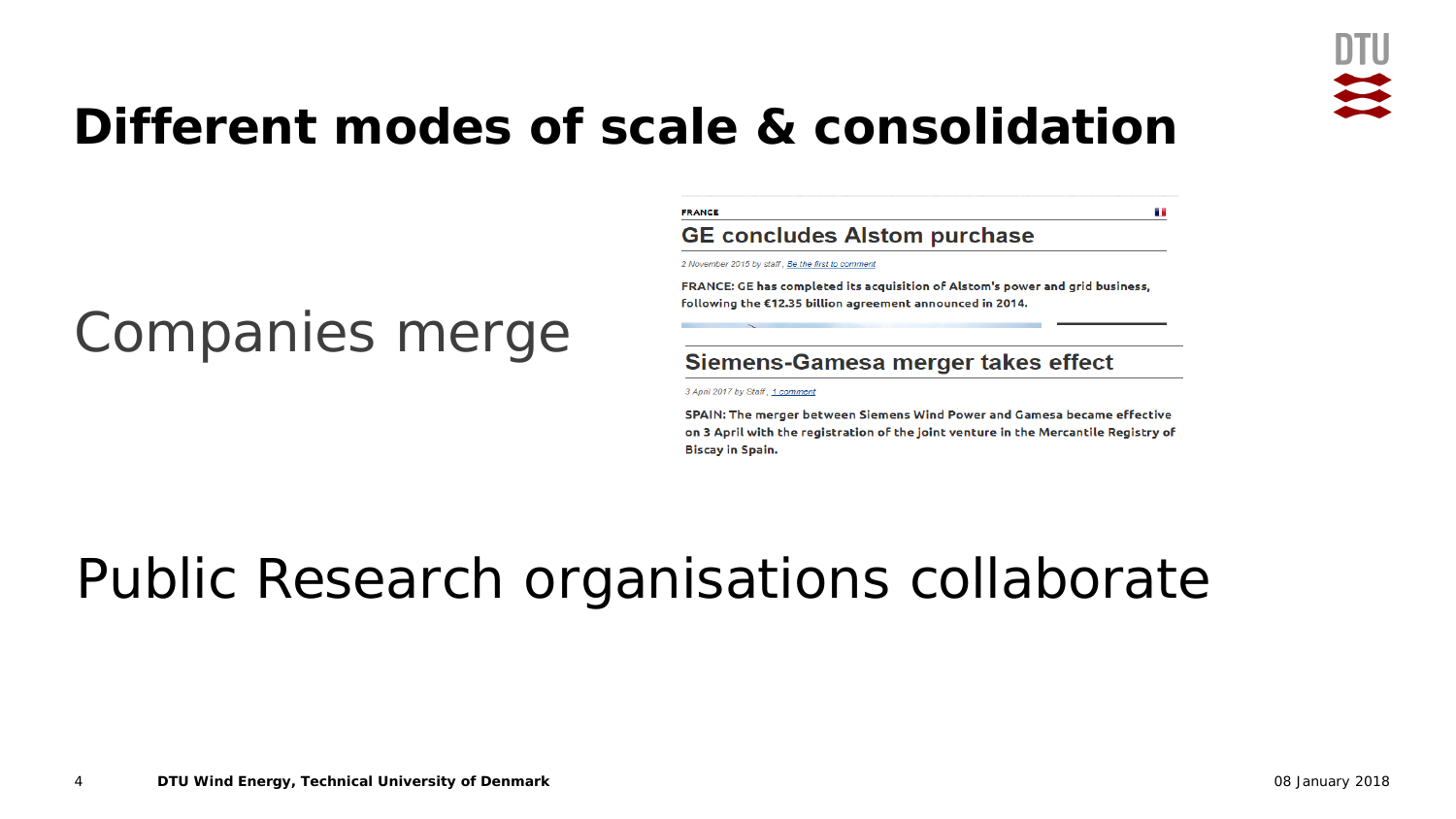

#### **EERA JP WIND - a vehicle for collaboration**

- **EERA is an organisation under the EU** SET-Plan
- **EERA JP WIND 1 of 17 Joint Programmes**
- **50 member organisations**
- Building trust & knowledge exchange
- Major EU projects setup through EERA JP WIND collaboration
- **IRPWIND project supporting JP WIND** coordination and research

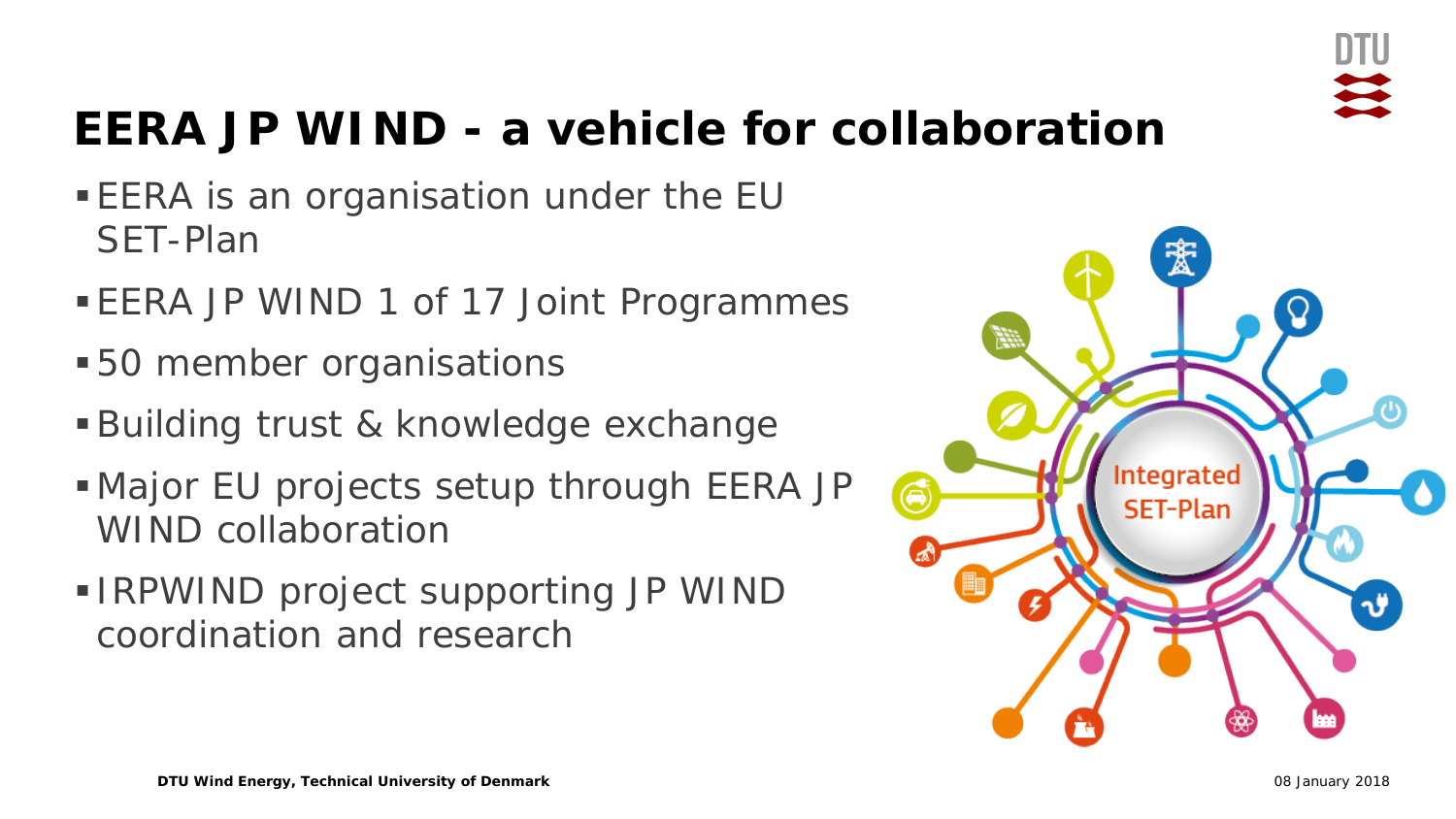

#### **Summary - 8 years of learning**

•8 years of coordination growing from 13 to 50+ participants

#### •General value and impact from

- Strategy and policy
- Platform for coordination
- Data and facility sharing
- Knowledge sharing
- Mobility and community building

#### •Challenges

- Alignment of national programmes
- Leveraging "own resources" in joint activities
- Wide involvement in industry cooperation
- Managing expectations

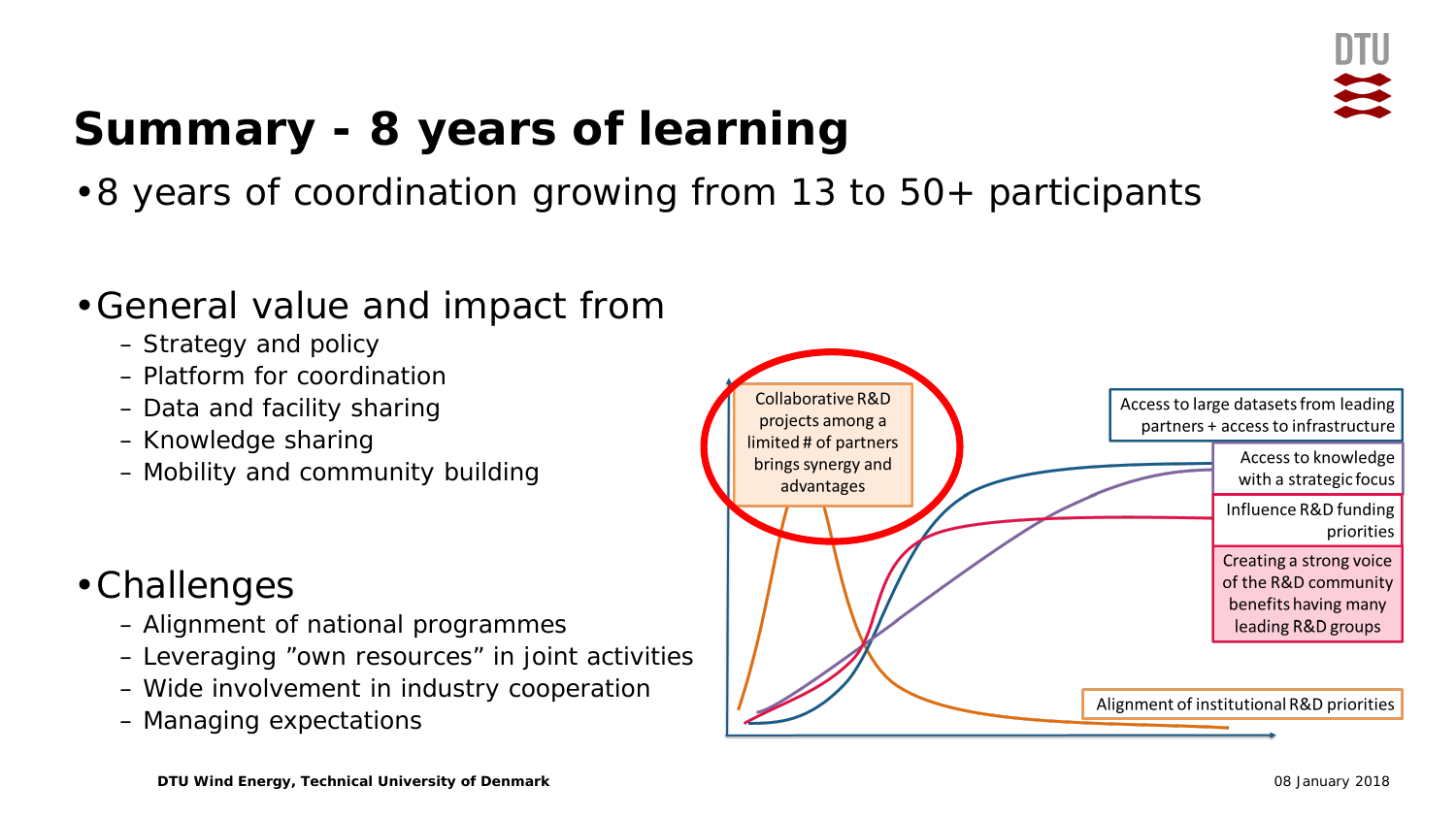#### **Working together in Europe**

**In width and** setting the EU Strategy

In depth and working with industry

- **Individually**
- Ad-hoc
- **Strategic partnerships**

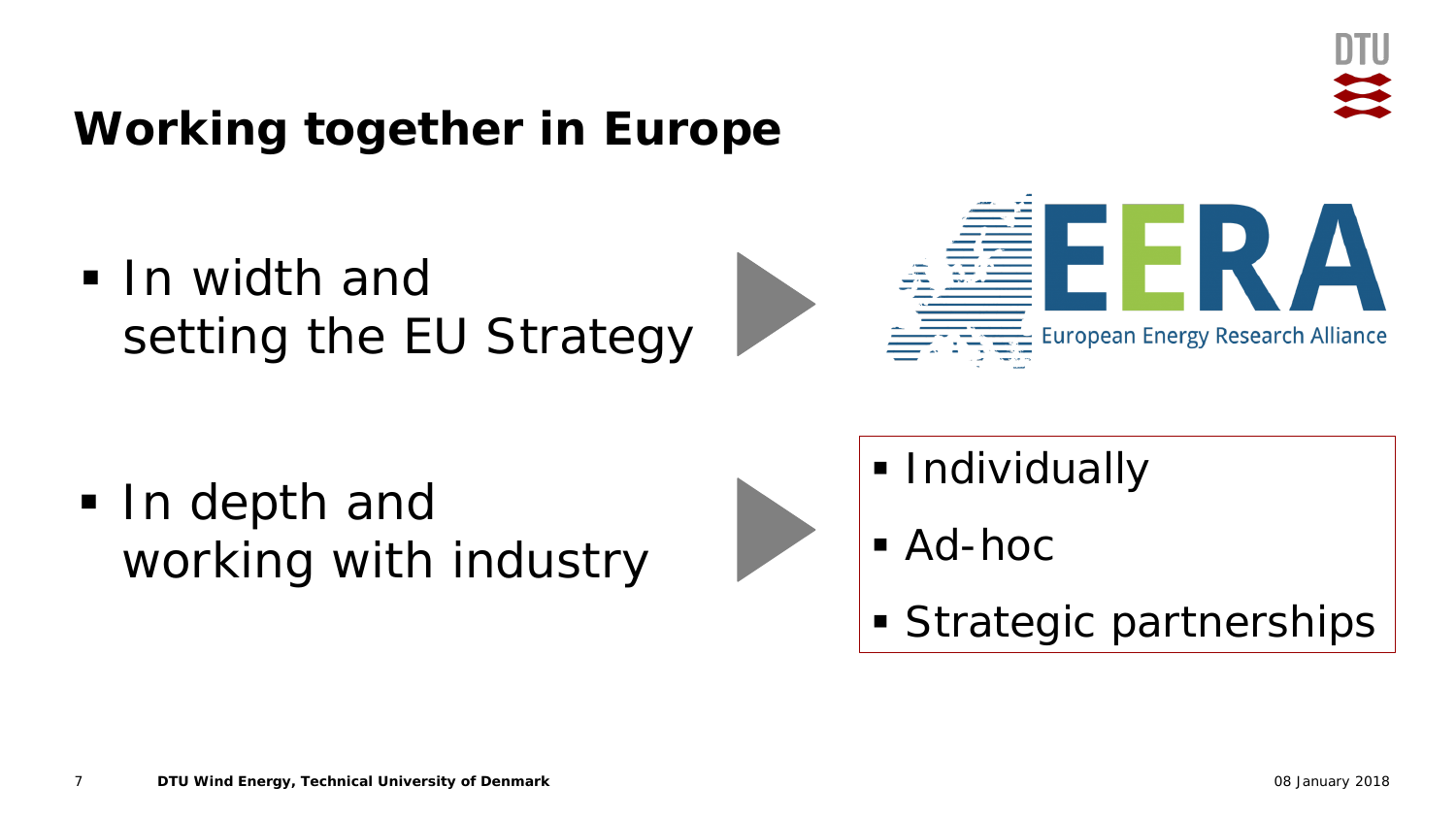

## Why DTU and SINTEF?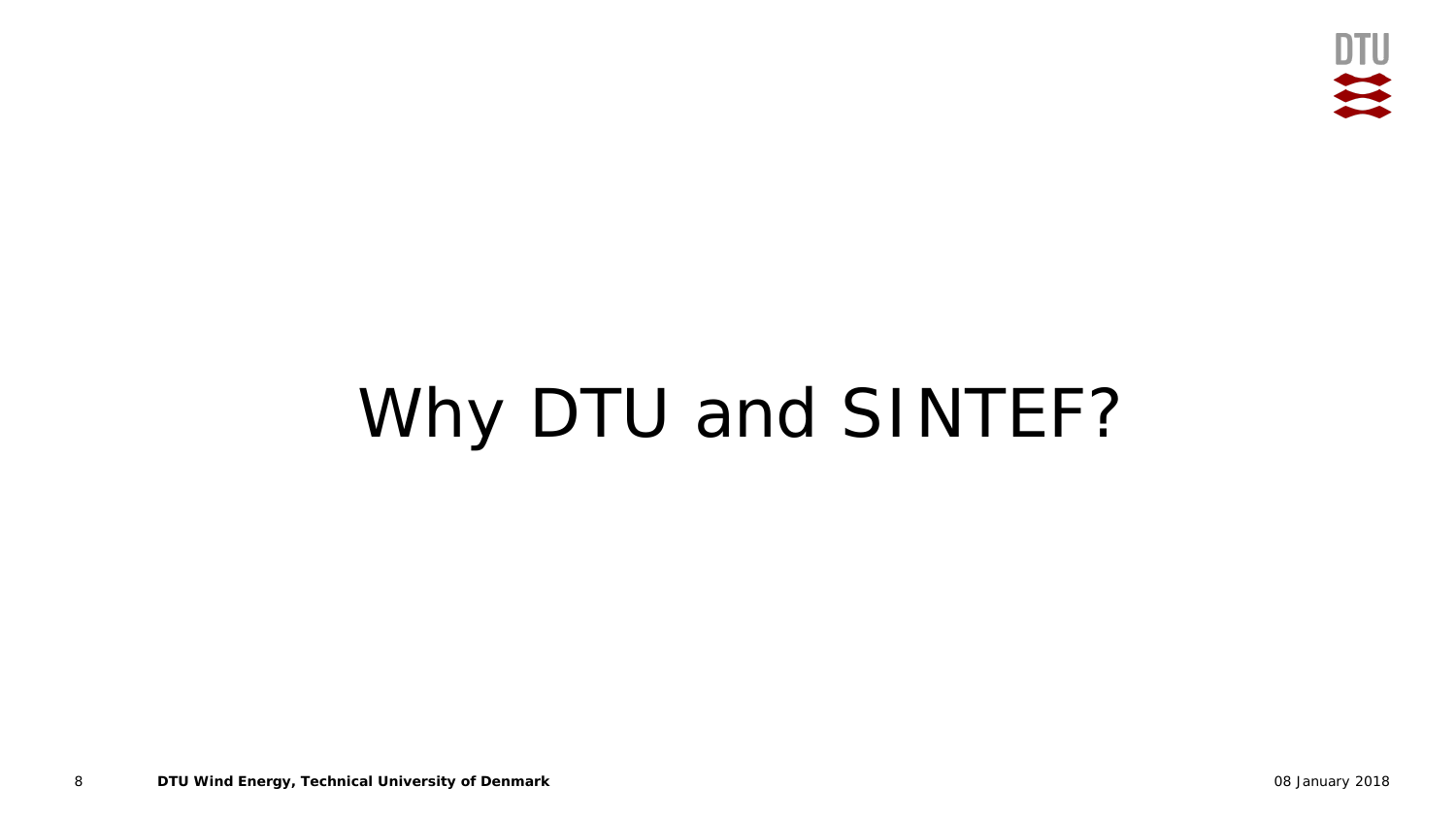

#### **Complementary competence profiles**

#### **DTU**

A leader in wind energy research including wind turbine loads and control, aerodynamics, and resource assessment

Operating three wind turbine test sites in Denmark and turbine technology labs

PhD and MSc education

Total staff of about 5900 (incl. approx. 1200 PhD students)

#### **SINTEF**

Strong competence on offshore wind technology, including substructures, O&M, materials, grid connection and control

Relevant laboratories include ocean basin and smart grids

Strong collaboration with NTNU for PhD and MSc education

Total staff of about 2000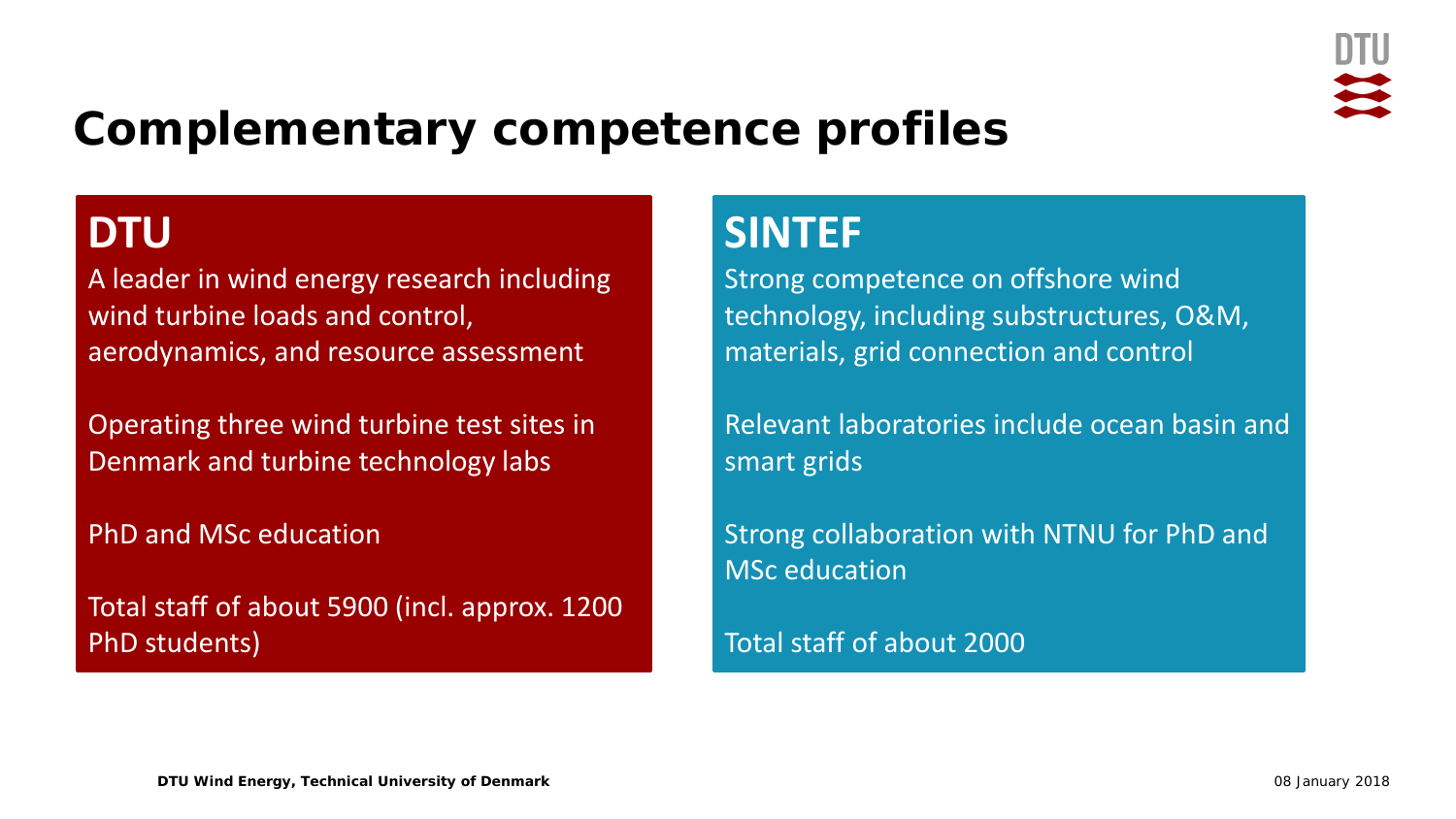

### **Strategic areas of collaboration**

- Offshore wind energy



**Offshore grid development**





**Wind farm control Wind turbine substructures**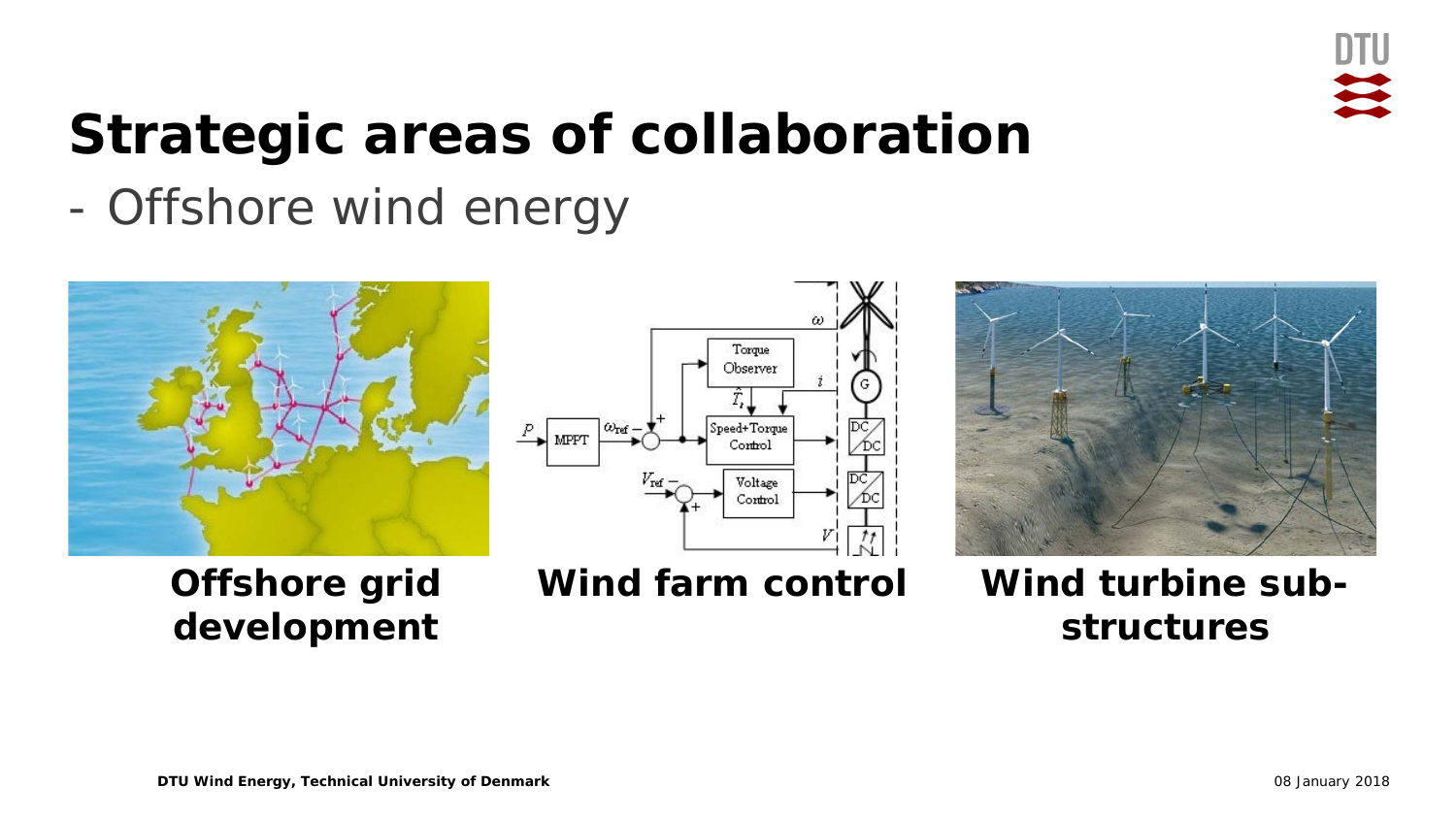#### **Key elements in the partnership**

- •Focus on key offshore wind challenges
- •Partnership for building strength and value
- •Commitment to cooperate and coordinate
- •Joint roadmap for research
- •Transparency and openness within partnership
- •Flexible funding approach
- •Non-exclusivity and open for collaboration with others

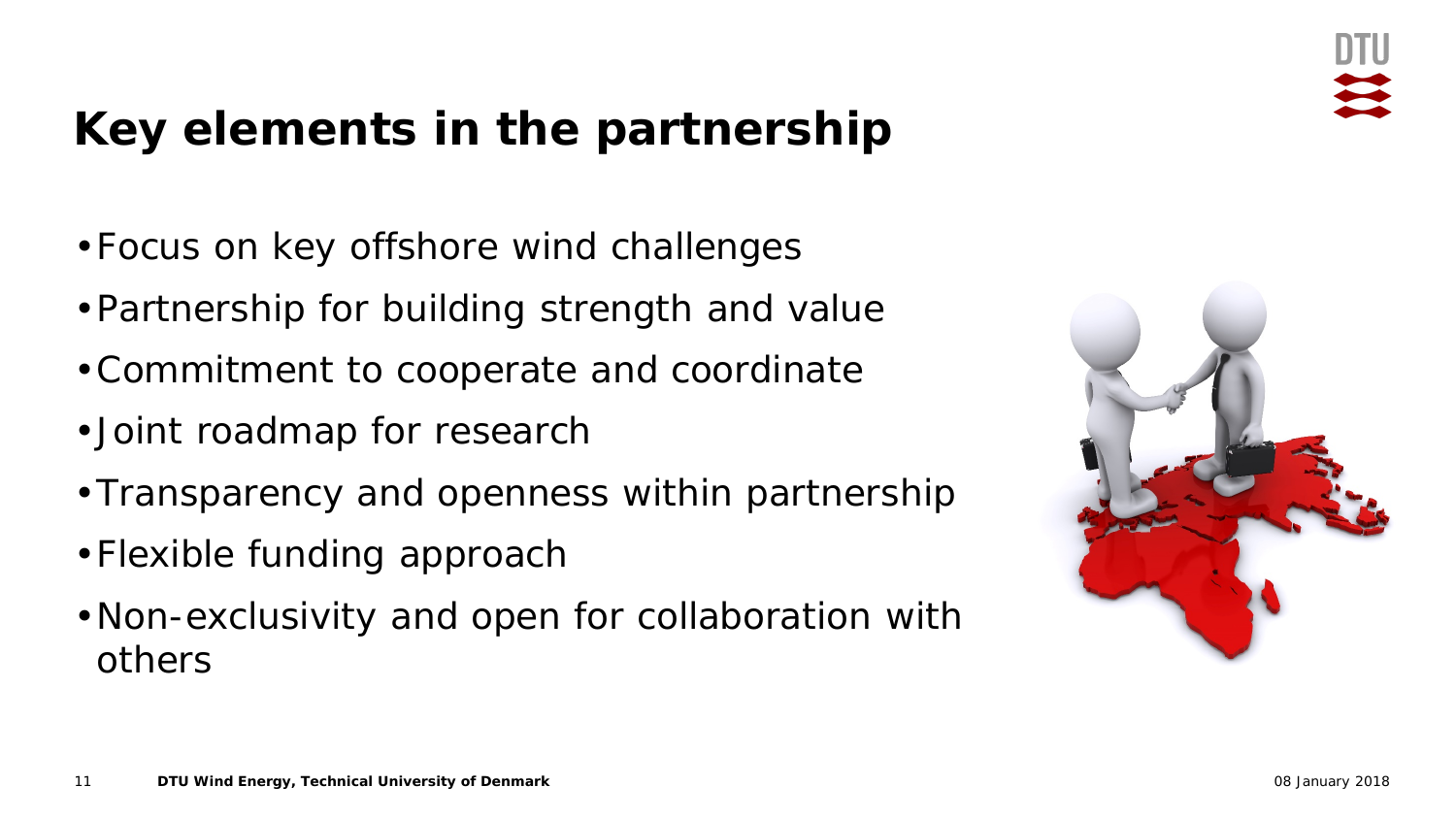#### **Targeting industry R&D needs Perspective**

- Serving offshore wind industry needs
- A step towards European R&I integration
	- –Institutional alignment
	- –Public-private collaboration
- Wider knowledge and service portfolio
	- –From research to demonstration
	- –From education to testing
	- –From lab to full scale

#### **Challenges**

- Culture
	- –From national to international outlook
	- –From personal to institutional collaboration
- Administrative issues
	- –Aligning national funding
	- –Legal
	- –Cost and overhead